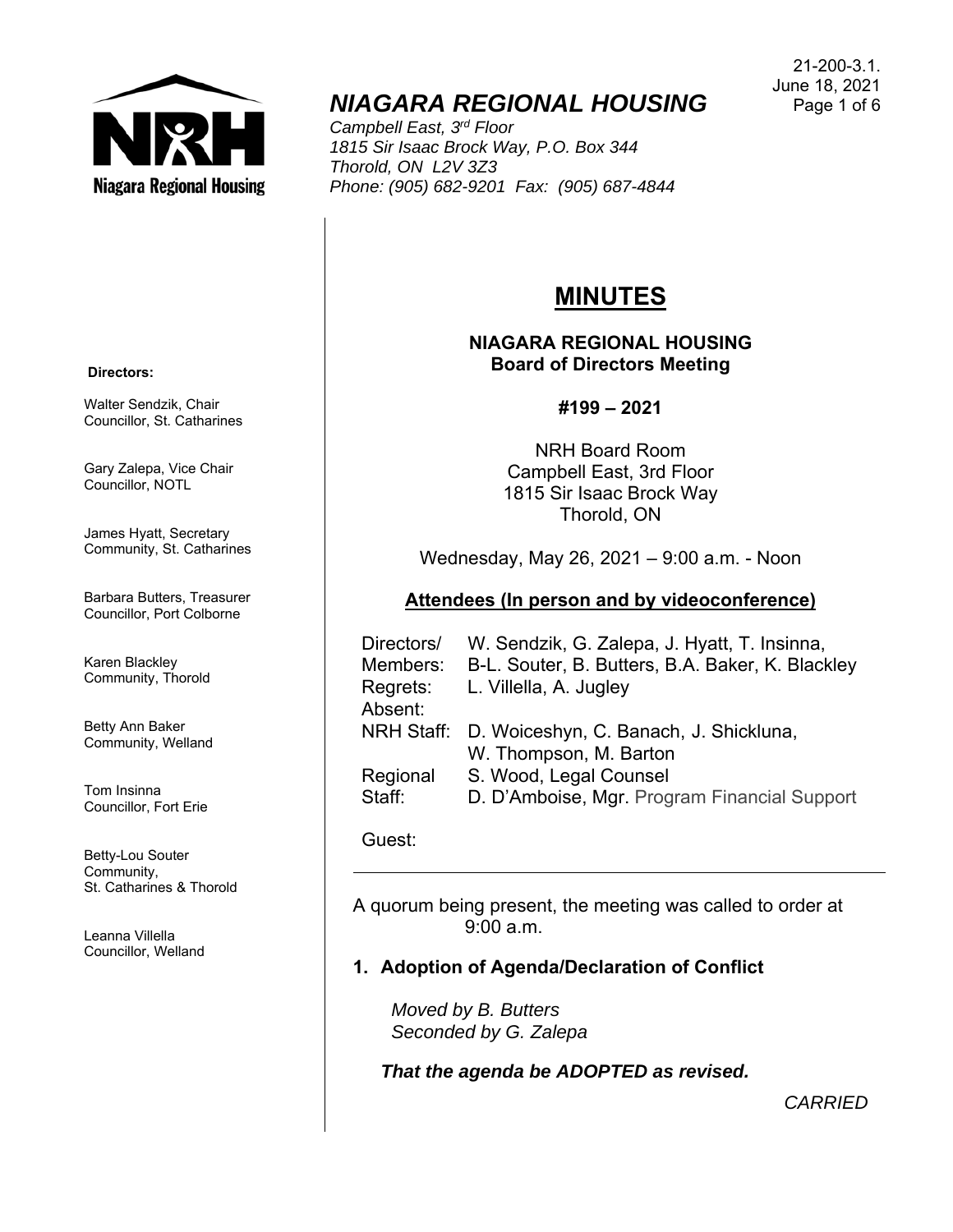S. Wood arrived at the meeting.

No conflicts of interest were declared.

The Chair welcomed all to the meeting.

# **2. Presentation – Transition to Community Services / Provider Advisory Committee Post ASD Appeals**

J. Shickluna gave her presentation on the Provider Advisory Committee and Appeals.

 Discussion took place on awareness of legislation to ensure an impartial appeal process.

 *Moved by B.A. Baker Seconded by G. Zalepa* 

# *That the Niagara Regional Housing Board of Directors RECEIVES the Transition to Community Services / Provider Advisory Committee Post ASD Appeals presentation for information.*

*CARRIED*

#### **3. Consent Items**

*Moved by K. Blackley Seconded by B-L. Souter* 

*That the following items be RECEIVED and/or APPROVED as stated:* 

- *3.1. Minutes of the April 16, 2021 Meeting 21-199-3.1. be APPROVED.*
- *3.2. Development Updates* 
	- *3.2.1. Hawkins St. Budget Snapshot as of April 30, 2021 21-199-3.2.1. be RECEIVED for information.*
	- *3.2.2. Hawkins St. Development Report #18 21-199-3.2.2. be RECEIVED for information.*
	- *3.2.3. Victoria Ave. Budget Tracking as of April 30, 2021 21-199-3.2.3. be RECEIVED for information.*
	- *3.2.4. Victoria Ave. Construction Report #3 21-199-3.2.4. be RECEIVED for information.*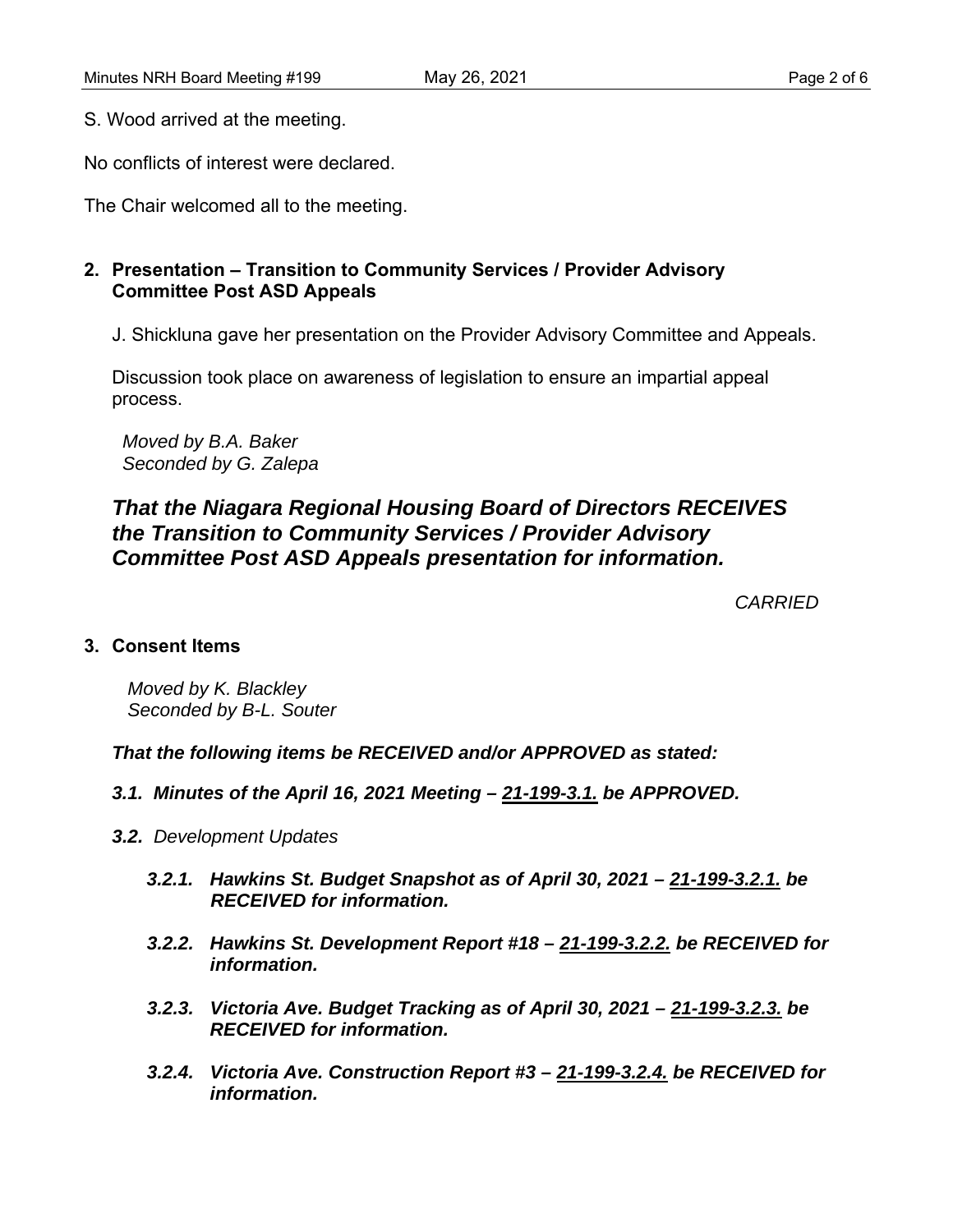- 
- *3.3. Tenant Advisory Committee Minutes 21-199-3.3. be RECEIVED for information.*
- *3.4. 1st Quarter Report 21-199-3.4. be RECEIVED for information.*
- *3.5. Annual Report Video 21-199-3.5. be RECEIVED for information.*
- *3.6. Operating Statements as of March 31, 2021 21-199-3.6. be RECEIVED for information.*
- *3.7. Business Plan Update 21-199-3.7. be RECEIVED for information.*
- *3.8. Letter to Staff 21-199-3.8. be APPROVED.*

*CARRIED* 

The Annual Report video was played for the Board and attendees. D. Woiceshyn provided a review of the accomplishments achieved in 2020.

#### **4. Discussion Items**

4.1. COVID-19 Update

D. Woiceshyn advised that staff are preparing for the second dose of vaccines and will support this effort.

W. Thompson mentioned that summer programs are planned to start whenever possible and outside programming will continue into the fall.

B.A. Baker acknowledged the teams of J. Shickluna and W. Thompson for their support to the providers.

 *Moved by K. Blackley Seconded by T. Insinna* 

*That the Niagara Regional Housing Board of Directors RECEIVES the COVID-19 Update report for information.* 

*CARRIED* 

4.2. New Development Strategies and Funding Opportunities

 C. Banach advised that the Rapid Housing Initiative funding remains on hold, however efforts are being made to move the project forward.

 The project managers are working with numerous developers and managers on various opportunities, including with Community Services on a modular interior and motel redesign.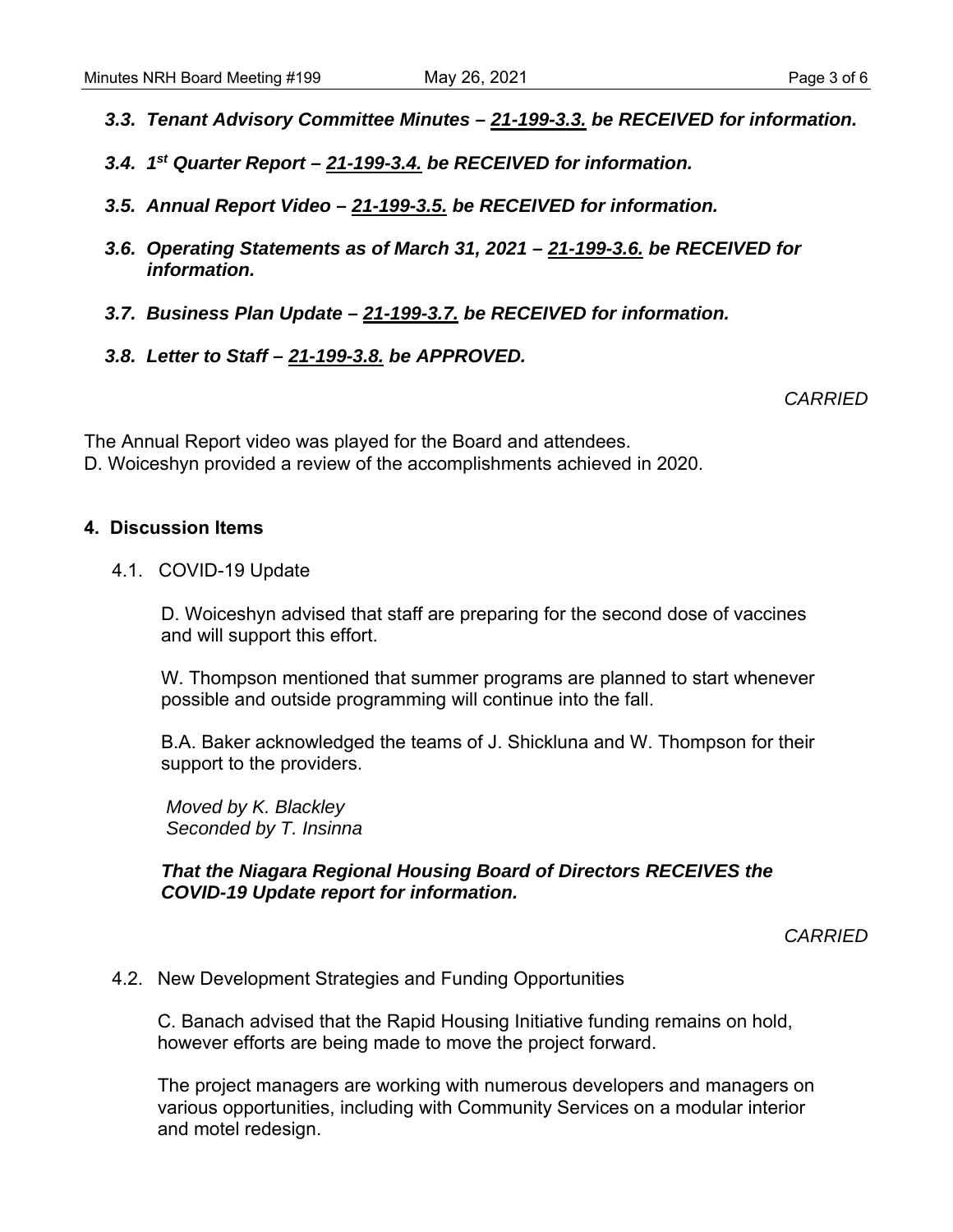Discussion arose regarding the urgent need of affordable housing and utilizing innovative methods for easing the urgency. It was noted this matter had been raised at the Ministry level.

 D. Woiceshyn informed the Board that partnerships have been formed across the Region, including the Affordable Housing Steering Committee and the Housing and Homelessness Action Plan (HHAP), along with other cities to advocate for affordable housing.

T. Insinna offered to raise this issue at the next PHSSC meeting.

 Dialogue took place regarding the subsidizing of private landlords. J. Shickluna responded that the rent supplement program has a maximum threshold as per the Ministry guidelines.

K. Blackley left the meeting.

The Chair asked J. Shickluna to bring forward a motion on this issue.

 *Moved by B-L Souter Seconded by G. Zalepa* 

#### *That the Niagara Regional Housing Board of Directors RECEIVES the New Development Strategies and Funding Opportunities verbal report for information.*

*CARRIED* 

 *Moved by J. Hyatt Seconded by B. Butters* 

*That the Niagara Regional Housing Board of Directors direct staff to furnish a letter of advocacy to increase CMHC and provincial benchmarks of maximum rent rates to above 80% of MMR as well as increase the funding related to RGI units related to existing and new development housing units.* 

*CARRIED* 

 The Chair requested a Board presentation be made and to include A. Jugley speaking on the conversion of motels as a rapid response and other developments.

The new motion will be brought before Council for addressing.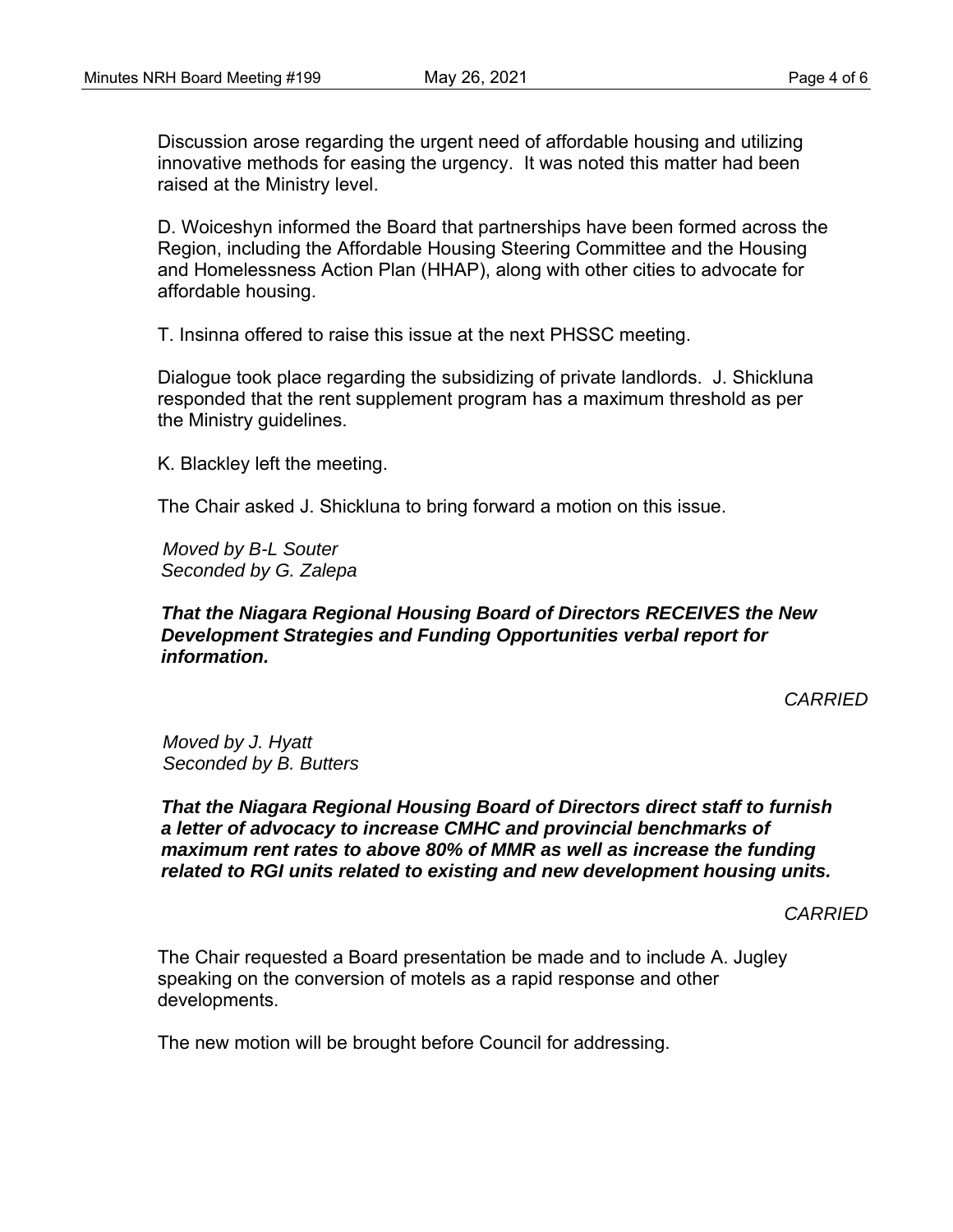4.3. Master Plan Update

 C. Banach gave a brief update of the meetings held twice-monthly with the master plan group and will present a full report at the next Board meeting.

 *Moved by T. Insinna Seconded by G. Zalepa* 

#### *That the Niagara Regional Housing Board of Directors RECEIVES the Master Plan Update verbal report for information.*

*CARRIED* 

4.4. Alternative Service Delivery – Further By-law No. 1 Amendment

S. Wood explained there was an oversight with the conversion allowing the appointment of officers to reflect the shared services agreement.

*Moved by G. Zalepa Seconded by B-L. Souter* 

- *1. That the Board of Directors Resolve to Amend By-law #.*
- *2. That the Board of Directors Submit the Amended By-law #1 to the Members at the annual general meeting of members in May 2021 for the members approval.*
- *3. That the Board of Directors Authorize and Direct the Chair and CEO to take all such actions as may be necessary to implement recommendation #1.*

*CARRIED* 

- **5. Other Business** Club Wellness Report
- **6. Closed Session** Not required.

#### **7. Next Meeting**

Friday, June 18, 2021 – 9:00 a.m. NRH Board Room 1815 Sir Isaac Brock Way Thorold, ON